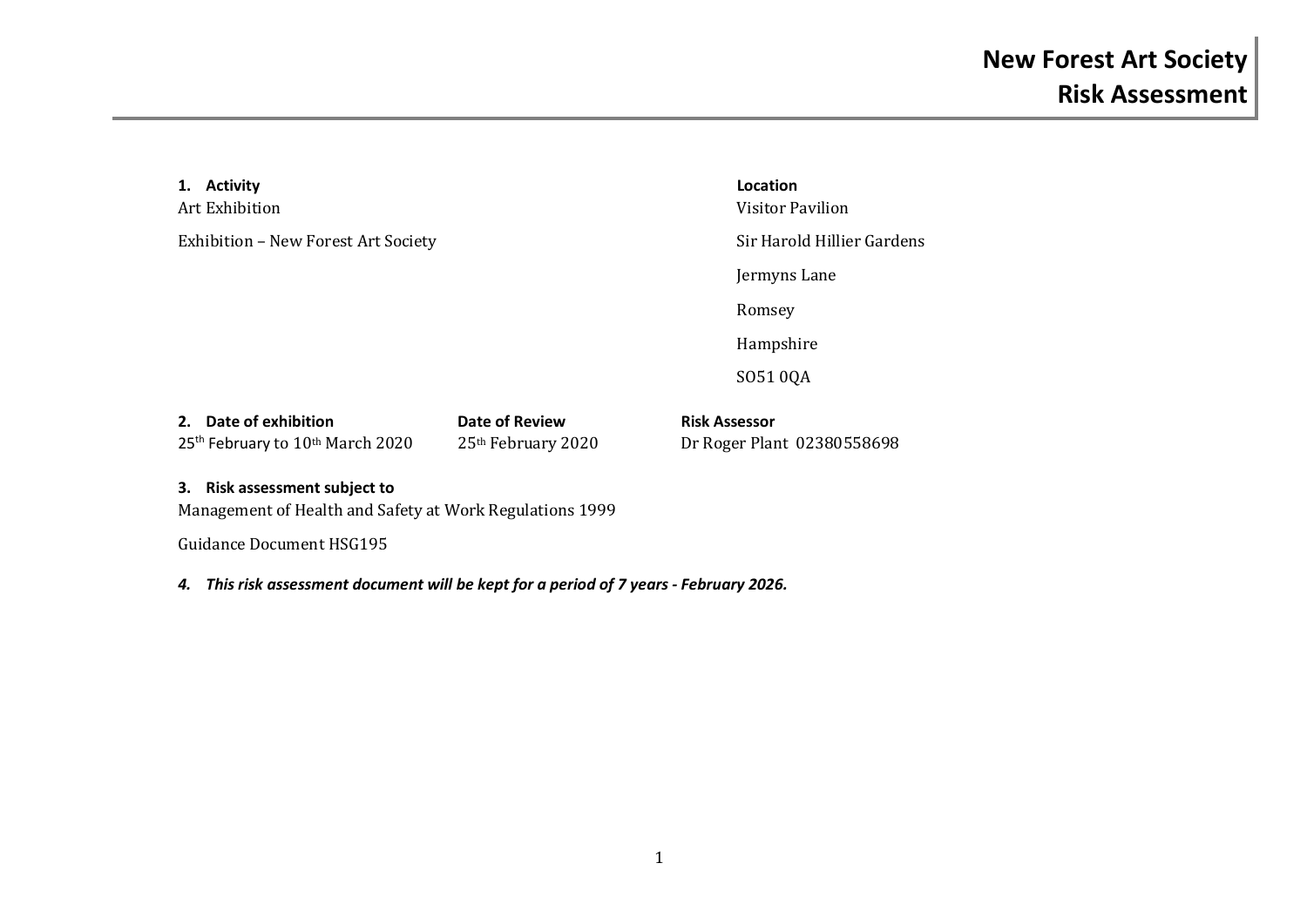| <b>Common</b><br><b>Hazards</b>                                       | <b>Identify those people at</b><br>risk including how they<br>are at risk                   | <b>Standard Event Safety Controls</b><br>Tick if in place                                                                                                                               |                       | <b>Identify what you have</b><br>done at a local level to<br>meet the standard<br>control measures.                                                                                                              | <b>Further action that may be</b><br>required and this should be<br>included in the action plan                                                                                              |
|-----------------------------------------------------------------------|---------------------------------------------------------------------------------------------|-----------------------------------------------------------------------------------------------------------------------------------------------------------------------------------------|-----------------------|------------------------------------------------------------------------------------------------------------------------------------------------------------------------------------------------------------------|----------------------------------------------------------------------------------------------------------------------------------------------------------------------------------------------|
| Lack of<br>knowledge of<br>risks.                                     | Exhibitors/Exhibition<br>Sub-committee/Stewards<br>('Group').                               | Exhibition manager, Rachael<br>Smith, to ensure all members of<br>the group have read this<br>document, are given opportunity<br>to raise any questions and have<br>questions answered. | $\sqrt{}$             | Given access to this<br>document to all the<br>group. Answered all<br>questions arising from<br>the group and had<br>confirmation that<br>everyone understands.                                                  |                                                                                                                                                                                              |
| Lack of clearly<br>defined roles and<br>responsibilities.             |                                                                                             | Exhibition manager, Rachael<br>Smith appointed and set-up and<br>take down plan in place.                                                                                               | $\boldsymbol{\gamma}$ | Plan to be discussed<br>with all members of the<br>set-up and take down<br>group.                                                                                                                                |                                                                                                                                                                                              |
| Trips and falls<br>during the<br>exhibition, set up<br>and take down. | Exhibitors/Stewards,<br>Staff, Volunteers and<br>general public visiting the<br>exhibition. | Exhibition manager and<br>exhibition sub-committee to<br>ensure safety hazards are kept to<br>a minimum and all stewards are<br>made aware of these.                                    | $\sqrt{}$             | Cabling managed to<br>prevent trip hazards.<br>Clear exit route from the<br>exhibition.<br>No fire exits to be<br>blocked.<br>Boxes and spare stock to<br>be stored in the storage<br>area provided or off site. | Will be discussed again at the<br>beginning of setup and take down<br>where group members will be<br>reminded of Health and Safety<br>issues.<br>Clear Stewarding Notes will be<br>provided. |
| Contact with<br>electricity.                                          |                                                                                             | If necessary light bulbs (LED)<br>changed by the exhibition<br>manager or exhibition sub-                                                                                               |                       | Changing lamps will<br>require the use of a<br>ladder/two people.                                                                                                                                                | As these are LED bulbs this is<br>unlikely. Spare bulbs left by hire                                                                                                                         |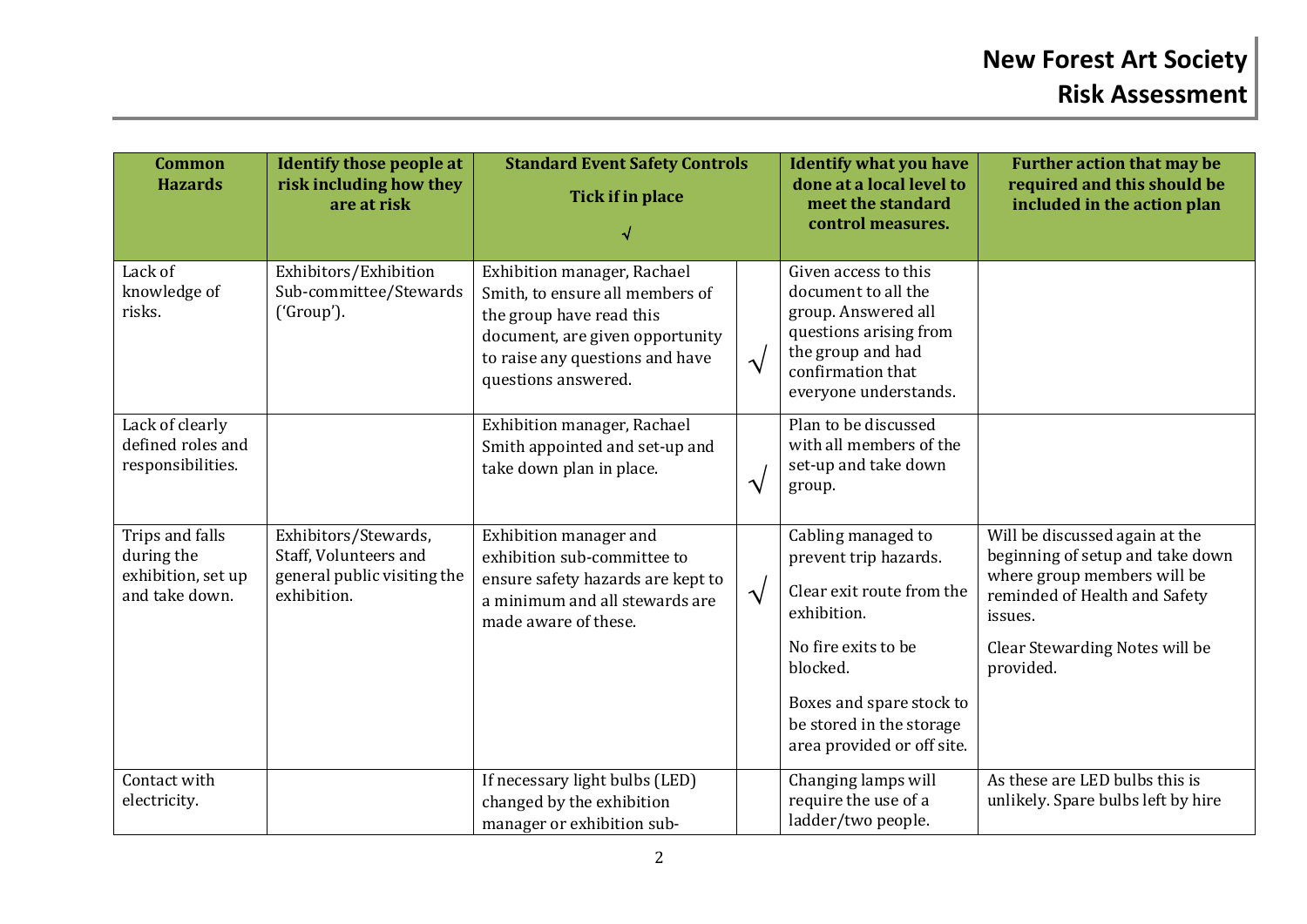|                                                                                          |                                                            | committee member or Caretaker.                                                                                                                                                                                                                                                                                                                                    | $\sqrt{ }$ | Exhibition manager to<br>be notified if bulb needs<br>changing and<br>arrangements will be<br>made to do this asap.                                                                                                                                                            | company.<br>Will be reinforced on set up day<br>and in Stewarding Notes. |
|------------------------------------------------------------------------------------------|------------------------------------------------------------|-------------------------------------------------------------------------------------------------------------------------------------------------------------------------------------------------------------------------------------------------------------------------------------------------------------------------------------------------------------------|------------|--------------------------------------------------------------------------------------------------------------------------------------------------------------------------------------------------------------------------------------------------------------------------------|--------------------------------------------------------------------------|
|                                                                                          |                                                            | All electrical items Portable<br>Appliance Tested (PAT).                                                                                                                                                                                                                                                                                                          | $\sqrt{ }$ | No electrical items will<br>be used during the<br>exhibition.                                                                                                                                                                                                                  |                                                                          |
| Set up, takedown<br>of exhibition:<br>Muscle strain,<br>Minor Injuries,<br>Minor or cuts | Exhibitors/ setting up<br>and taking down team<br>members. | All members of the group will be<br>made aware of manual handling<br>requirements. Heavy items to be<br>team lifted and/or use trolley.<br>Boxes of equipment to be broken<br>down into manageable loads. 2<br>people to carry or move large or<br>heavy load.<br>Careful handling and placement<br>of 3D work to prevent accidental<br>injury to team members or | $\sqrt{ }$ | All members of the<br>group made aware of<br>manual handling<br>requirements and how<br>to avoid accidents.<br>Unloading areas<br>provided near the venue<br>to prevent carrying<br>heavy equipment too<br>far.<br>Discuss with<br>exhibitor(s) to ensure<br>3D work weight is |                                                                          |
|                                                                                          |                                                            | damage to the work.                                                                                                                                                                                                                                                                                                                                               |            | suitable for table or<br>plinth display and<br>discuss any handling<br>issues.                                                                                                                                                                                                 |                                                                          |
| Working at<br>heights.                                                                   | Exhibitors/set up and<br>take down<br>team/Stewards.       | Use a suitable height ladder for<br>the job.                                                                                                                                                                                                                                                                                                                      |            | Provide stable step<br>ladder high enough to<br>reach lamps.                                                                                                                                                                                                                   |                                                                          |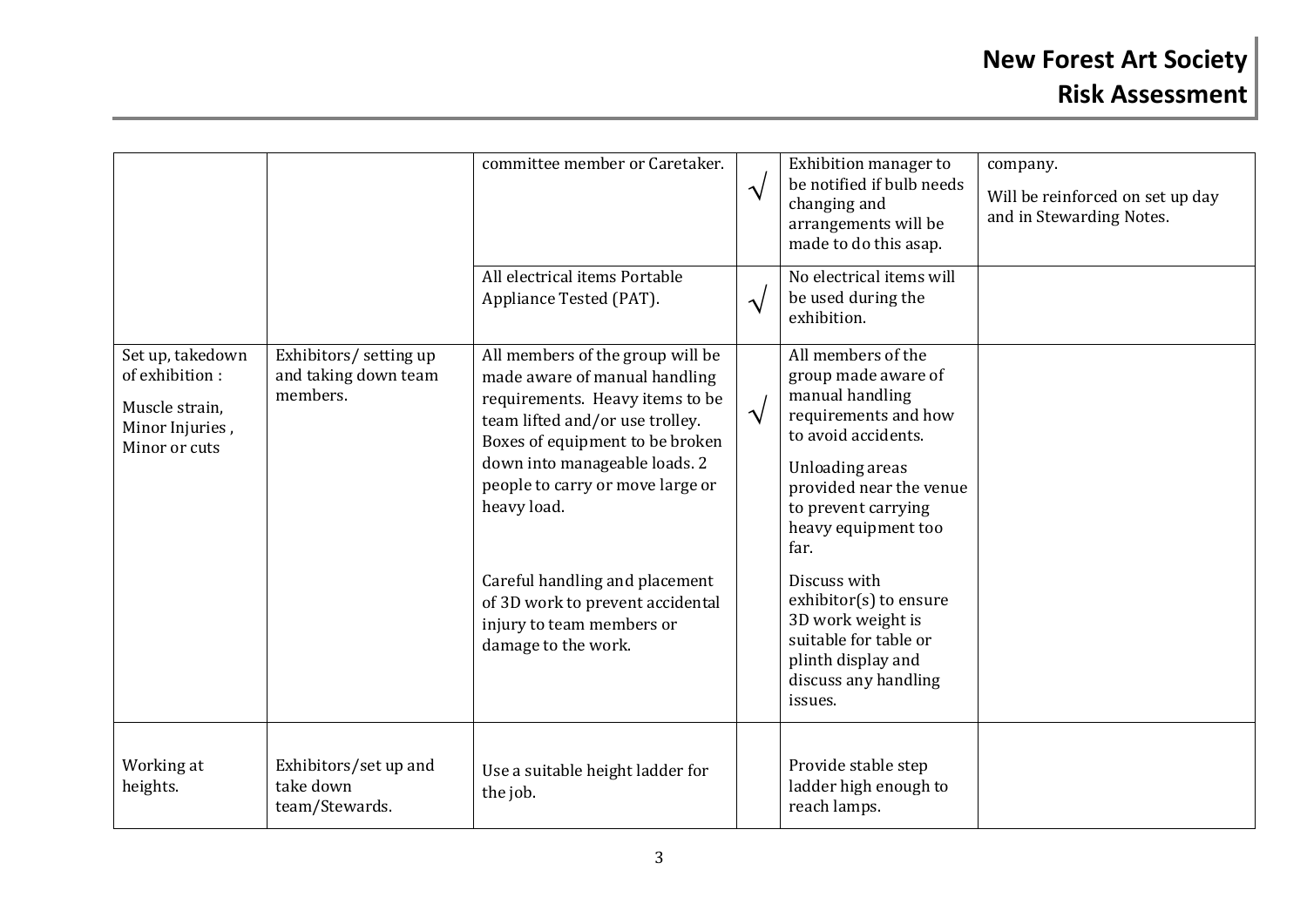|                                        | Falling off ladder whilst<br>setting up exhibition,<br>taking pictures down<br>during the exhibition and<br>at taking down, or<br>changing light bulbs. | Don't overreach.<br>Only use a ladder never a chair,<br>table etc<br>2 people to work together when<br>using a ladder - one to hold the<br>ladder whilst the other person<br>climbs up and down.<br>Ladders checked to ensure they<br>are not broken or damaged and<br>safe to use.<br>Always put ladder on a flat<br>surface to avoid wobbling.        | $\boldsymbol{\mathcal{N}}$ | Reinforce this risk with<br>all group members<br>before, at set up and<br>take down and in<br><b>Stewarding Notes.</b><br>At take down, the team<br>will take down artwork<br>to return to exhibitors<br>to minimise risk.<br>When removing the top<br>artwork, the bottom<br>work will be removed<br>first. |  |
|----------------------------------------|---------------------------------------------------------------------------------------------------------------------------------------------------------|---------------------------------------------------------------------------------------------------------------------------------------------------------------------------------------------------------------------------------------------------------------------------------------------------------------------------------------------------------|----------------------------|--------------------------------------------------------------------------------------------------------------------------------------------------------------------------------------------------------------------------------------------------------------------------------------------------------------|--|
| Pre-existing<br>medical<br>conditions. | Any Exhibitor/ member<br>of set up and take down<br>team/Steward.                                                                                       | Any pre-existing medical<br>condition that could flare up and<br>cause a medical problem on site<br>should be declared to the<br>exhibition manager. SHHG do not<br>need to know unless this issue is<br>likely to be a problem and only<br>with the individual's permission.<br>Ensure all exhibitors/stewards<br>know where to get help if<br>needed. | $\sqrt{}$                  | Exhibition sub-<br>committee members<br>and all stewards contact<br>details to be<br>documented at<br>exhibition reception<br>desk (with their<br>permission and kept out<br>of general sight).                                                                                                              |  |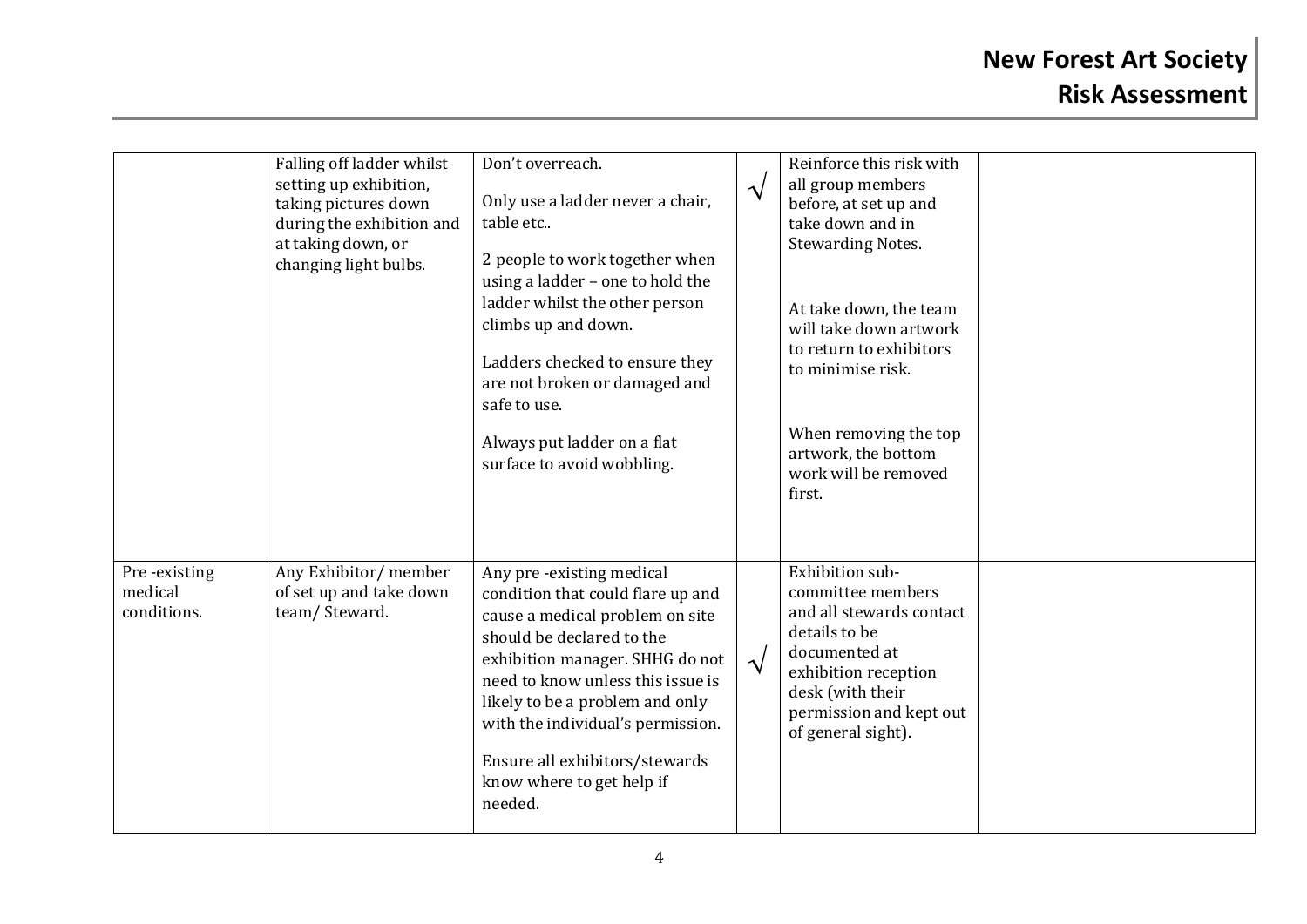|                                                 |                                                                                                          | Exhibition manager to consider<br>having an emergency contact list<br>for stewards or in the case where<br>a pre-existing medical condition<br>is identified (again with the<br>permission of the individual).                                                                                      |                       | No mobile or WiFi<br>network available so all<br>outgoing emergency<br>communication will be<br>through the SHHG desk.                                                 |  |
|-------------------------------------------------|----------------------------------------------------------------------------------------------------------|-----------------------------------------------------------------------------------------------------------------------------------------------------------------------------------------------------------------------------------------------------------------------------------------------------|-----------------------|------------------------------------------------------------------------------------------------------------------------------------------------------------------------|--|
| <b>Exhibition</b> area<br>set up, take down.    |                                                                                                          | Barriers used when setting up<br>and taking down the exhibition<br>to stop the public entering<br>exhibition area.                                                                                                                                                                                  | $\boldsymbol{\gamma}$ | Will use rope barriers<br>provided by SHHG.                                                                                                                            |  |
| Catering.                                       | Food Poisoning.<br>Exhibitors/Stewards<br>people at event held in<br>conjunction with the<br>exhibition. | Any events held in conjunction<br>with the exhibition must be<br>catered for by SHHG on site<br>catering dept only.                                                                                                                                                                                 | $\boldsymbol{\gamma}$ | Not applicable - no food<br>at the exhibition other<br>than food brought in by<br>individual stewards for<br>their own consumption.<br>(Lunches etc.)                  |  |
| Theft of products<br>or personal<br>belongings. | Exhibitors/Stewards.                                                                                     | There is no safe at SHHG for<br>personal belongings. All<br>belongings are brought on site at<br>owners own risk. Keep any<br>belongings out of sight.<br>Consider always having 2 people<br>on the exhibition to steward to<br>minimise any theft of products.<br>SHHG are not responsible for any | $\boldsymbol{\gamma}$ | All group members<br>aware.<br>There will be a<br>minimum of 2 stewards<br>at the exhibition at all<br>times and always one at<br>the desk or in sight of<br>the desk. |  |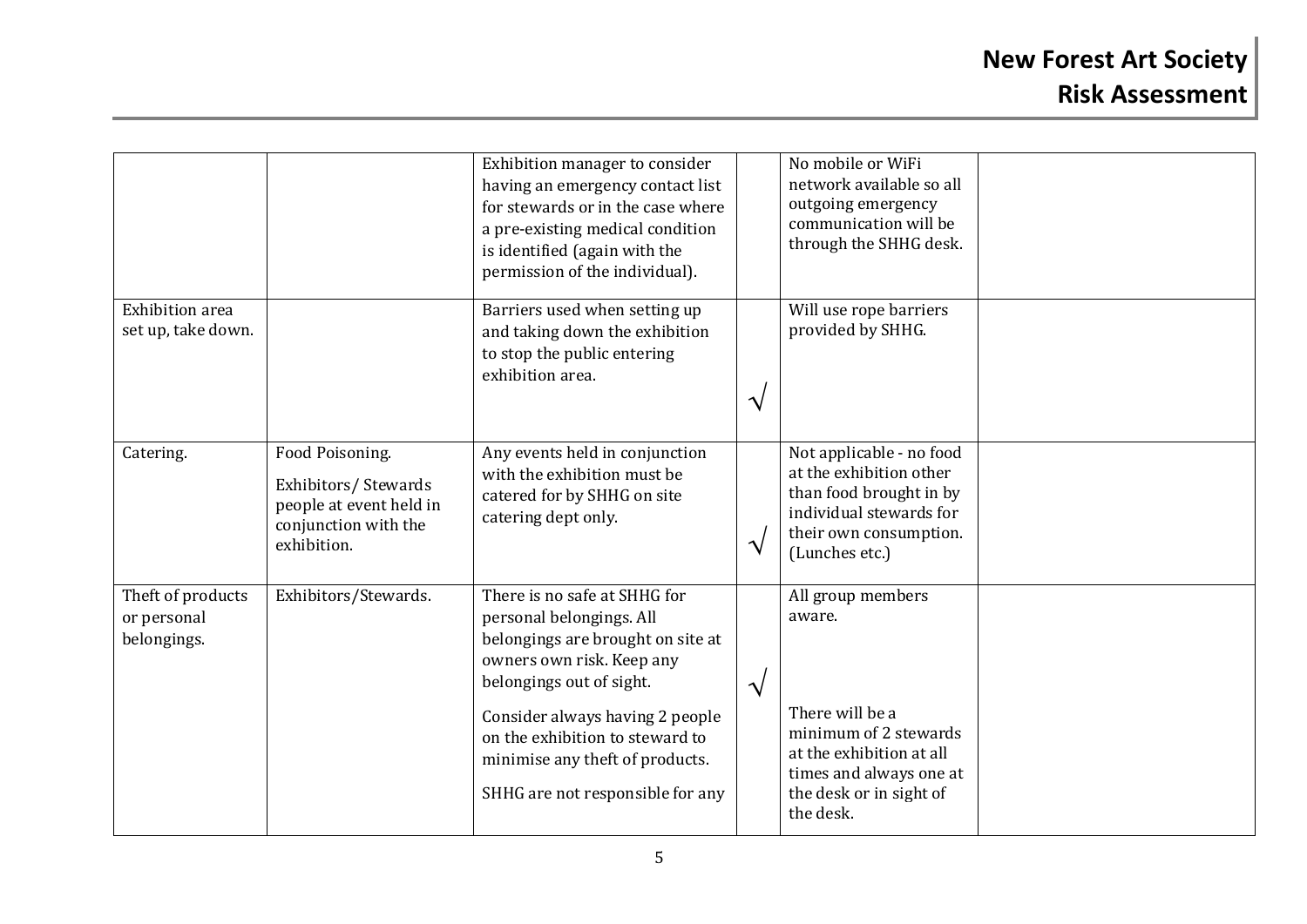|                                                                                         |                                                                                             | thefts.<br>Securely hang or attach products<br>to screens or tables.<br>Place less secure items nearer                                                                                                                                                              |               |                                                                                                                                                                  |  |
|-----------------------------------------------------------------------------------------|---------------------------------------------------------------------------------------------|---------------------------------------------------------------------------------------------------------------------------------------------------------------------------------------------------------------------------------------------------------------------|---------------|------------------------------------------------------------------------------------------------------------------------------------------------------------------|--|
| Fires.                                                                                  | Exhibitors/Stewards<br>people in the exhibition<br>space.                                   | the steward table to avoid theft.<br>No smoking or naked flames in<br>the building.<br>Staff / stewards and all<br>exhibitors to know where the fire<br>exits are and fire assembly<br>points.                                                                      | $\sqrt{ }$    | All group members<br>aware.<br>Fire assembly point will<br>be mentioned at the<br>start of set-up day and<br>included in Stewarding<br>Notes held at the desk.   |  |
| Bomb threat.                                                                            | Exhibitors/Stewards<br>people in the exhibition<br>space.                                   | Any bags or objects left in the<br>exhibition space are to be<br>reported immediately.<br>Any verbal threats to be passed<br>on the SHHG visitor services<br>immediately.                                                                                           | $\mathcal{N}$ | All group members<br>aware.                                                                                                                                      |  |
| Hung artwork/3D<br>works/Miniature<br>box falling off<br>display and<br>causing injury. | Exhibitors/Stewards,<br>Staff, Volunteers and<br>general public visiting the<br>exhibition. | All artwork is hung on two<br>perlon wires which have<br>considerably higher load-bearing<br>than the weight of the artwork.<br>Exhibitor and Hanging Team are<br>responsible for not overloading<br>the perlon and ensuring that<br>artwork is securely connected. | $\mathcal{N}$ | All exhibitors are aware<br>of need for suitable<br>hanging gear on backs of<br>frames, including use of<br>heavy duty picture<br>hangers, where<br>appropriate. |  |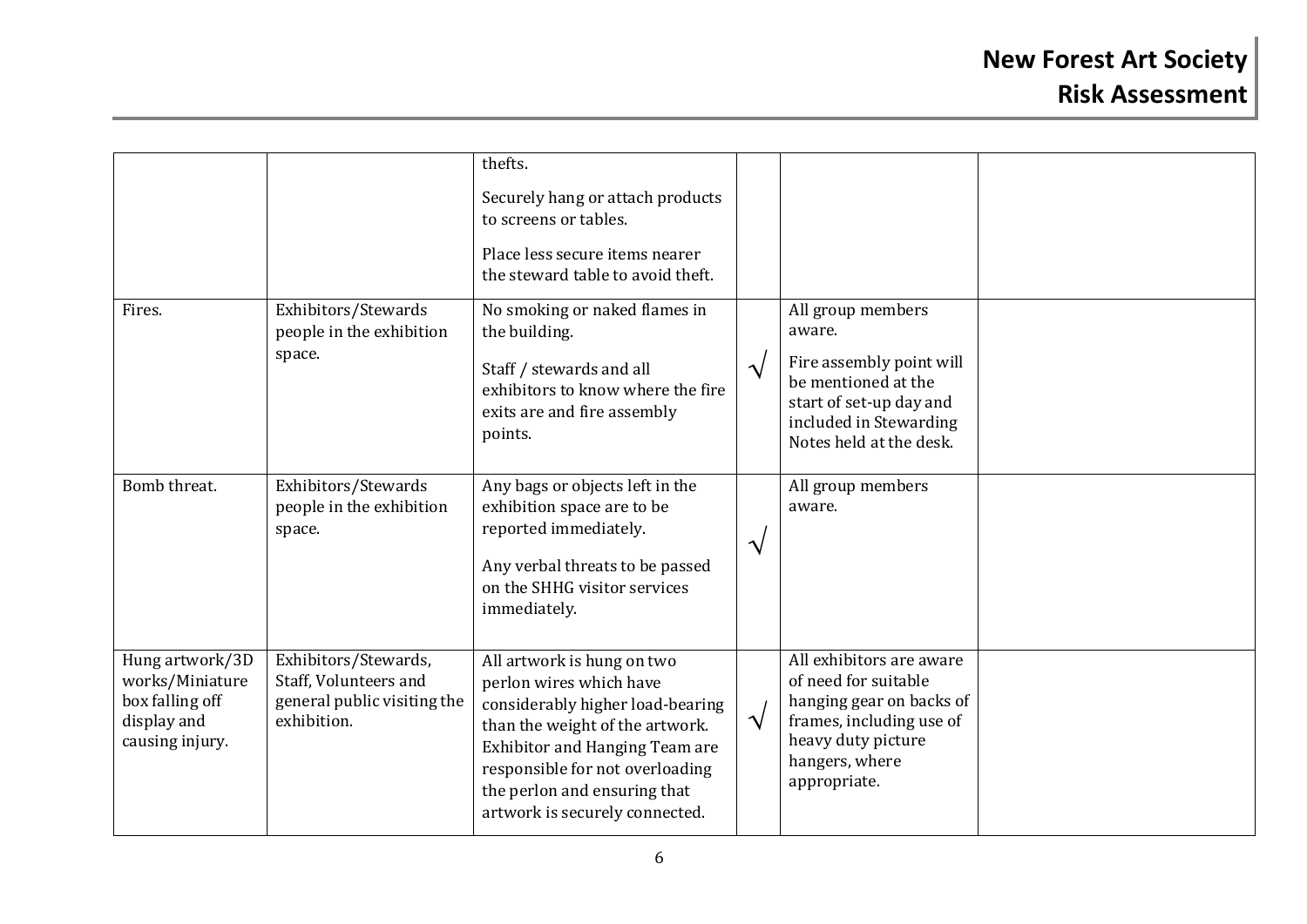|                                                                              |                                                                                             | Too heavy artwork will not be<br>hung (discretion of Hanging<br>Team)                                                                                                                         |               |                                                                            |  |
|------------------------------------------------------------------------------|---------------------------------------------------------------------------------------------|-----------------------------------------------------------------------------------------------------------------------------------------------------------------------------------------------|---------------|----------------------------------------------------------------------------|--|
|                                                                              |                                                                                             | 3D works on suitable table or<br>plinth.                                                                                                                                                      |               | 3D exhibitors are<br>informed of weight<br>restrictions.                   |  |
|                                                                              |                                                                                             | Miniature boxes placed well on<br>tables.                                                                                                                                                     |               |                                                                            |  |
|                                                                              |                                                                                             | The main danger would be from<br>visitors doing something like<br>trying to remove a picture/3D<br>work/miniature.                                                                            |               | All group members will<br>keep a close watch on<br>visitors when possible. |  |
| Artwork knocked<br>off table, causing<br>injury.                             | Exhibitors/Stewards,<br>Staff, Volunteers and<br>general public visiting the<br>exhibition. | Great care to be taken over the<br>positioning and secure display of<br>any framed artwork/3D<br>works/miniature boxes on tables<br>or plinths.                                               | $\mathcal{N}$ | All group members<br>aware.                                                |  |
| Young children or<br>visitors causing<br>artwork to fall,<br>causing injury. | Exhibitors/Stewards,<br>Staff, Volunteers and<br>general public visiting the<br>exhibition. | Stewards should monitor the<br>behaviour of visitors' children<br>and stop them running or<br>touching the hanging<br>artwork/3D works/ miniatures<br>on display boards or<br>tables/plinths. | $\mathcal{N}$ | All group members<br>aware.                                                |  |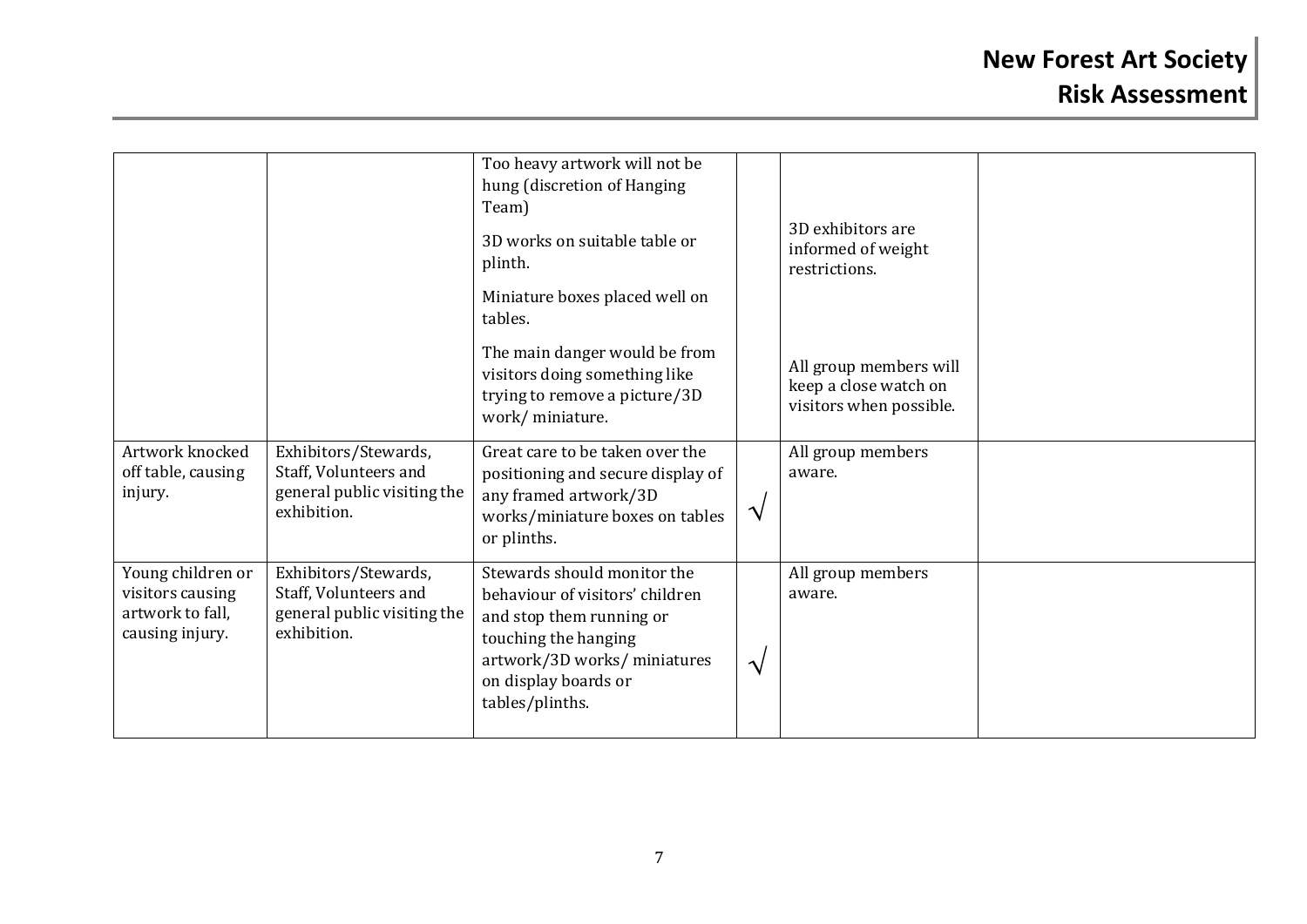## **Action Plan for Risk Assessment**

Please complete the Action Plan for your risk assessment if you are required to take further action to ensure that all of the standard controls and local arrangements are in place.

| <b>No</b> | Hazard not fully<br>controlled | Action required                                                                                                                                                                | Person Responsible | <b>Target Date</b> | Date of<br>Completion |
|-----------|--------------------------------|--------------------------------------------------------------------------------------------------------------------------------------------------------------------------------|--------------------|--------------------|-----------------------|
| 1.        | Trips and falls.               | Will be discussed at the beginning of setup day where<br>group members will be reminded of Health and Safety<br>issues.<br>Guidance will also be kept in the Stewarding Notes. | Rachael Smith      | 25 February 2020   |                       |
| 2.        | Contact with<br>electricity    | Will be reinforced on set up day and in Stewarding<br>Notes. Exhibition Manager to arrange the change of any<br>light bulbs as and when necessary.                             | Rachael Smith      | 25 February 2020   |                       |
| 3.        |                                |                                                                                                                                                                                |                    |                    |                       |